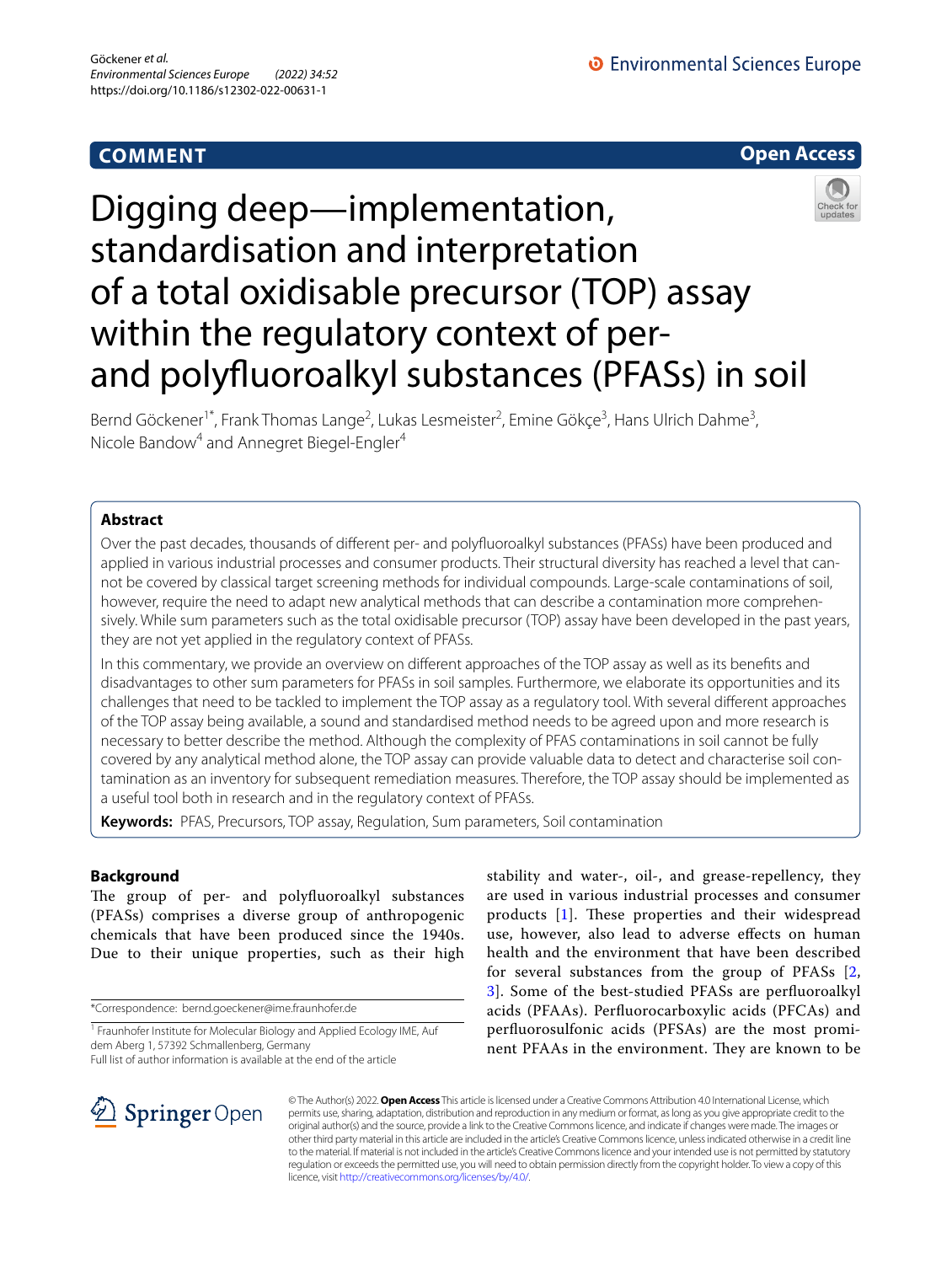environmentally persistent and are, therefore, referred to as 'forever chemicals' [[4,](#page-7-3) [5\]](#page-7-4). Many other PFASs, however, are known to degrade to the group of PFAAs in the environment as well as in vivo and are termed precursors [[6–](#page-7-5)[8\]](#page-7-6). In 2018, the Organisation for Economic Co-operation and Development (OECD) identifed 4730 diferent CAS entries belonging to the group of PFASs [[9\]](#page-7-7). In recent years, industry shifted from the perfuoroalkylsulfonyl- and carbonylfuoridebased chemistry to an increased use of fuorotelomerbased substances and poly- and perfuorinated ethers [[10](#page-7-8)[–12](#page-7-9)]. Technical products, such as those applied in aqueous flm-forming foams (AFFFs) or products for paper and textiles coating often contain PFAS mixtures. In addition, polymers with fuorinated side-chains are among the active ingredients, e.g., in products for grease-proofng of paper and board [[1\]](#page-7-0). In contrast, most regulatory efforts and restrictions on national and international levels, such as the Stockholm Convention focus on a subset of a few PFASs, namely, PFAAs and in some cases their precursors  $[13-17]$  $[13-17]$ . The revised EU Drinking Water Directive entering into force in 2023, however, includes a 'PFAS Total' sum parametric value besides the sum of 20 individual PFAAs. A full ban of PFASs as a group has so far only been released in Denmark for the specifc application in food packaging materials [[18\]](#page-7-12), but the European Commission intends to phase out the use of PFASs as a group in the European Union unless a specifc use is proven essential for society [[19](#page-7-13)].

Worldwide fndings of individual PFASs in various environmental systems  $[20-23]$  $[20-23]$  and humans  $[24-27]$  $[24-27]$  $[24-27]$ already demonstrate the ubiquitous distribution of these substances. With the high number of diferent chemical structures within the group of PFASs comes the need to analyse them in a comprehensive manner. Yet, common targeted analytical methods may often underestimate the total PFAS burden, because they only include a few individual to a few dozen compounds [[28,](#page-7-18) [29](#page-7-19)]. By only analysing the legacy PFASs, only a small part of the contamination may be visible and the outreach of the contamination may be underestimated to a great extent. For example, soil contaminations with unknown precursors would only be detected indirectly and with a temporal delay after they have formed PFAAs during their degradation processes. The underestimation may further lead to the inaccurate decision that no measures have to be applied which in turn may lead to a long-term contamination of underlying groundwater. Thus, to classify PFAS contaminated sites, an approximation for the extent of the PFAS burden is essential to decide on the measures to be taken. A good example is the PFAS contamination of an area in southwest Germany. Only the analysis of specifc precursor substances could describe the extent of the contamination more comprehensively and the source of contamination could be narrowed down [\[30](#page-7-20)[–33](#page-7-21)].

Given the relevance of precursors, sum parameters such as the total oxidisable precursor (TOP) assay [\[34](#page-7-22)] are of increasing importance to uncover the total PFAS burden. In the TOP assay, PFAA precursors are chemically oxidised to yield PFCAs of related chain lengths. Under certain conditions, it has also been described that sulfonamide-based precursors may also be transformed into PFSAs to some extent  $[35]$  $[35]$ . Thus, the degradation—which may occur in the course of time—can be simulated in the laboratory. The difference between the amount of PFCAs before (i.e., via target analysis) and after the TOP assay then provides information on the amount of precursors in a sample. Notably, the oxidative processes in the TOP assay do not fully correspond to those in the environmental degradation of precursors and the TOP assay does not cover all types of PFASs. Nevertheless, the method can be considered an important tool to illustrate precursors in a sample and to get a general idea of the total PFAS burden, e.g., when assessing a contamination in soil and groundwater [\[34](#page-7-22), [36](#page-7-24)].

This commentary focusses on contaminations in soil as they are often of large scale and, therefore, of high relevance for the surrounding environment and humans. In addition, most soil contaminations represent initial contaminations, often characterised by a wide range of precursor substances rather than PFAAs, and, therefore, can be described by target methods only to a very limited extent.

In the subsequent remediation process, the TOP assay may also be used to assess the success of remediation measures [[37\]](#page-7-25). For policy makers, the TOP assay may also allow monitoring of trends of unknown or unidentifed PFASs, and thus observing shifts in production, e.g., from legacy to emerging PFASs. In addition, restrictions of precursors can be more extensively controlled by means of the TOP assay. Furthermore, the TOP assay can provide clues to the sources of a contamination, e.g., by analysing the patterns of formed oxidations products [[38–](#page-7-26)[40\]](#page-8-0).

This commentary gives an overview of the opportunities, current varieties, challenges, and limitations of the TOP assay as well as its future needs and perspectives for the assessment of PFAS contamination in soils. In addition, a comparison with other sum parameters and other emerging analytical methods to overcome the complexity of PFASs is presented. Finally, this commentary aims to provide consultation on how the method can be applied into a regulatory context of PFASs.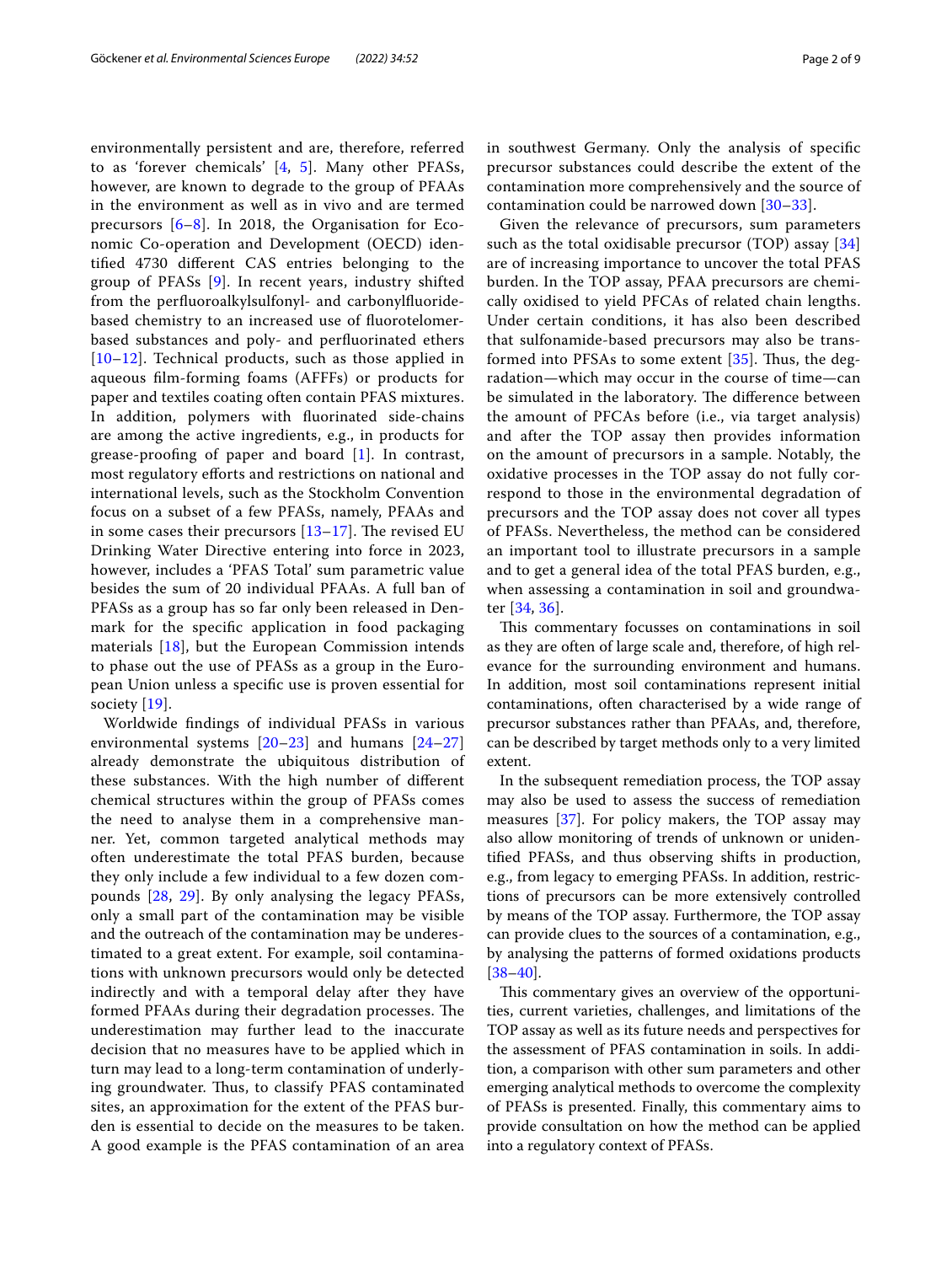# **Comparison of TOP assay methods to other sum parameters for organofuorine compounds in soils**

Several sum parameters for PFASs or organofuorine compounds have been described in literature. They can be divided into non-destructive, semi-destructive, and totally destructive approaches (Fig. [1](#page-2-0)). Aside from adsorbable organic fuorine (AOF) [[41–](#page-8-1)[45\]](#page-8-2) for soil leachates, only extractable organic fuorine (EOF) [[46,](#page-8-3) [47](#page-8-4)], TOP assay  $[42, 48, 49]$  $[42, 48, 49]$  $[42, 48, 49]$  $[42, 48, 49]$  $[42, 48, 49]$ , and <sup>19</sup>F nuclear magnetic resonance (NMR) (BWPLUS project FluorTECH, unpublished results, 2021) have been applied quantitatively for soil samples or sediments and thus are considered here. The highest selectivity is linked to the non-destructive  $^{19}F$ NMR analysis giving spectral information on the chemical structure of the organofuorine chemicals, including non-ionic substances. Specific signals of  $CF_{2}$ - and  $CF_3$ -groups can be used for identification of PFASs and for the quantitative PFAS-related organofuorine determination by standard addition. No extraction or other discriminating sample preparation steps are needed. Therefore, <sup>19</sup>F NMR can be considered a total PFAS method. However, its sensitivity for direct analysis is poor, and thus, only highly contaminated environmental samples (ppm levels) can be analysed by this technique.

EOF measurements by solvent extraction from soils followed by combustion ion chromatography (CIC) are more sensitive (ppb levels) than  $^{19}$ F NMR, but show the poorest selectivity among the three described methods. Due to extract combustion the complete structural information is lost and organofuorine originating from other compounds than PFASs (e.g., even active ingredients of fuorinated pesticides or pharmaceuticals and their metabolites without  $CF_2$  or  $CF_3$  groups, e.g.,

fuoroquinolone antibiotics) are also contributing to this parameter  $[42]$  $[42]$ . This drawback of EOF is simultaneously its strength, because it covers all extractable PFASs and also those that are not amenable to TOP assay methods (see below). EOF measurements afford a CIC instrument, which is less often part of the standard equipment in environmental laboratories, while, e.g., LC–MS/MS is usually available in all laboratories analysing PFASs. Regarding the sensitivity, EOF methods typically show limits of quantifcation (LOQs) in the one- or two-digit ppb range [[30,](#page-7-20) [50](#page-8-8)], while TOP assay methods show LOQs in the low ppb range or even lower [\[29](#page-7-19), [48,](#page-8-6) [49](#page-8-7)], thus representing the most sensitive approach among sum parameters for organofuorine compounds in soil.

The TOP assay approaches possess an interim selectivity between <sup>19</sup>F NMR and EOF, because some structural information is conserved in form of PFCAs as products of a partial destruction by oxidative conversion in aqueous solution. However, most target analyses according to existing TOP assay protocols discriminate per- and polyfuoroalkylethers, because they are either not oxidised (perfuoroalkylethers) or oxidised to usually not measured products [\[51\]](#page-8-9). Since most TOP assay protocols for soils [\[48](#page-8-6), [49\]](#page-8-7) use oxidation of a methanolic soil extract, only extractable precursors are assessed. The use of other solvents may increase the extent of precursors accessible by the TOP assay. A direct oxidation by means of the so-called direct TOP assay (dTOP) [\[29](#page-7-19), [52](#page-8-10)] avoids a discrimination by direct oxidation of a small aliquot of a soil sample with a high excess of a highly concentrated oxidation solution.

With a given TOP protocol, molar conversion factors for known precursors can be evaluated [\[34,](#page-7-22) [53](#page-8-11), [54\]](#page-8-12). Based

<span id="page-2-0"></span>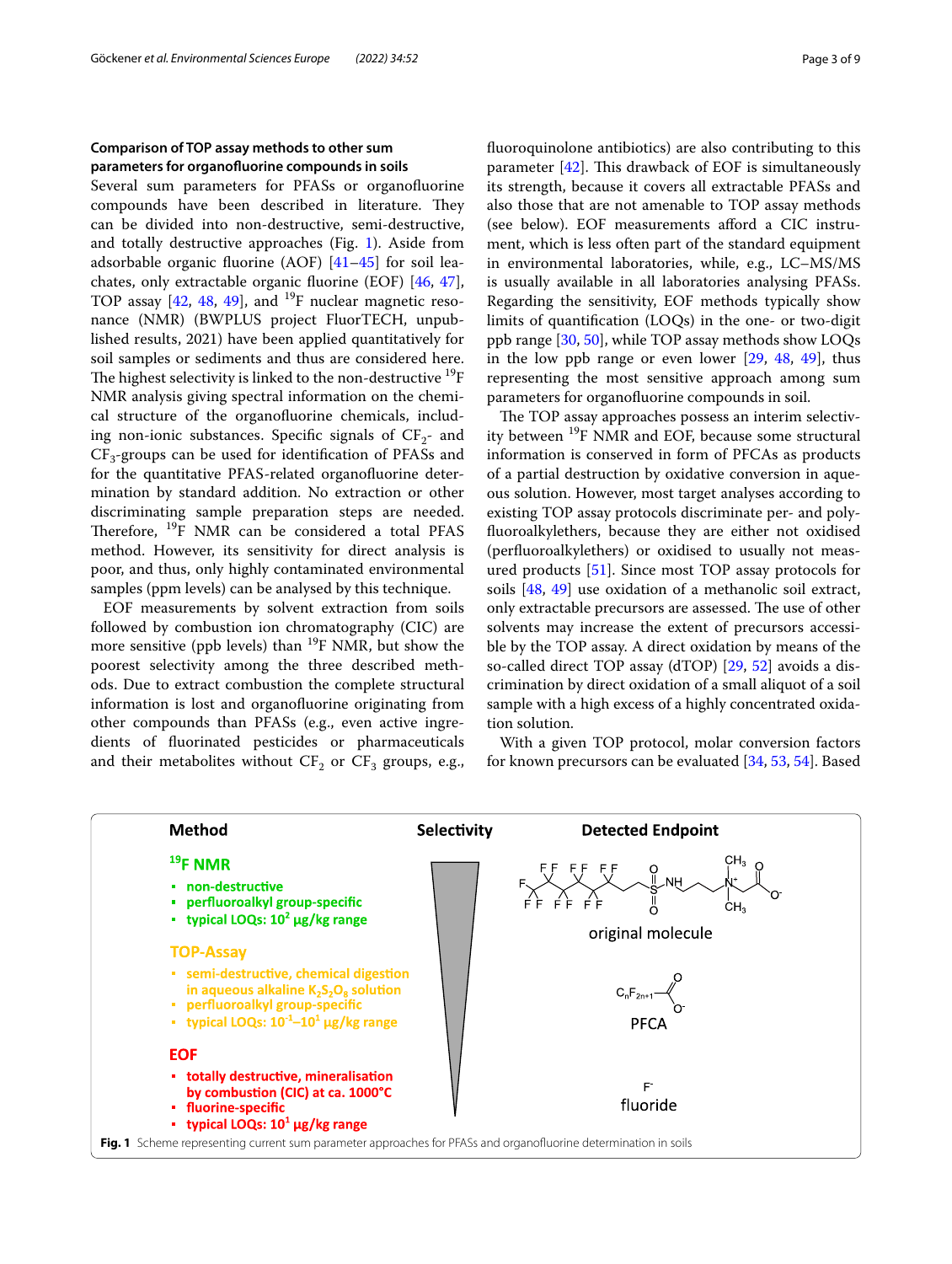on these factors the contribution of known precursors can be calculated and compared to the measured PFCA concentration to give the contribution of unknown precursors. The magnitude of unknown precursors can be estimated by comparing the PFCA amounts before and after the TOP assay while taking those PFCAs into account that have been formed from the known precursors in the sample. Other approaches such as by Robel et al. [[54](#page-8-12)] estimate the amount of unknown precursors based on the amount of fuorine before and after the TOP assay. By means of the known PFCA homologue patterns after oxidation, some hints on the nature of abundant precursor classes in a sample can be deduced, e.g., perfuoroalkylsulfonamide-based vs. fuorotelomer-based precursors. Depending on the individual conditions of diferent TOP assay methods and especially for dTOP, the chain length reduction might shift the products to ultrashort-chain PFCAs or even to mineralization, and thus outside the analytical window of PFCA detection. However, the chain length pattern of PFCAs obtained in the TOP assay remains a valuable information that is not provided by 19F NMR and EOF analyses.

#### **Data interpretation**

Drawing conclusions from the TOP assay requires a suitable evaluation and interpretation of the data in both quantitative and qualitative terms. In most cases, the TOP assay data has to be accompanied by a target analysis of the same sample, often referred to as data "before TOP assay". The difference between the levels of each analyte before and after the TOP assay gives a frst indication on the presence of precursor substances in a sample. However, due to the partially destructive character of the TOP assay and its modifcations, the mass balance before and after the TOP assay needs to be performed on a molar basis, especially if the balance is close to 100%. In this way, the loss of non- or polyfuorinated moieties and the partial loss of fuorine due to chain-length shortening of PFCAs are taken into account. In case the target analysis shows the presence of known precursors, their oxidative pathways must be either known (i.e., by conversion experiments) or estimated (i.e., with data from similar substances) to assess the balance of known and unknown precursors. To render the quantitative balancing as comprehensive as possible, the analyte spectrum should be as wide as possible to also assess precursors of ultrashortchain PFCAs [[49\]](#page-8-7). In addition, it needs to be considered that some groups of PFASs cannot be quantitatively covered by current TOP assay approaches as they are not oxidised at all or they form oxidation products that are not covered by typical targeted methods for PFAS analysis. This is the case, e.g., for volatile substances dissipating during the heating process or during evaporation steps, precursors that form non-detectable or unknown oxidation products and (depending on the applied type of TOP assay) substances that cannot be extracted from samples with the chosen solvent or extraction method.

The TOP assay itself does not yield direct information on the identity of precursors present in a sample. If the formation of oxidation products cannot be explained by formation from known precursors covered in the target analysis, the chain length pattern in the oxidised samples can nevertheless yield valuable information on a PFAS burden. With a certain variation, many precursors are typically transformed to PFCAs of related chain lengths depending, e.g., on the fuorination status of the alkyl chain. Thus, the chain lengths of oxidation products in the TOP assay give a hint on the bioaccumulation and immobilization potential of unknown precursors in a sample. Short-chain oxidation products can be a hint for the increased mobility of precursors and thus their potential to contaminate ground and drinking water. This qualitative interpretation, however, strongly depends on the type of precursors in a sample and must, therefore, be treated with caution: while in the TOP assay, perfuoroalkylsulfonamide-based precursors typically yield PFCAs of the same perfuoroalkyl chain lengths as the precursors [\[34\]](#page-7-22), they are transformed to PFSAs under environmental conditions [[55\]](#page-8-13). At high concentrations of oxidation agents, an alkaline hydrolysis of sulfonamides leading to the partial formation of PFSAs in the TOP assay has also been described [\[35](#page-7-23)]. On the other hand, the polyfuorinated fuorotelomer precursors form a wider set of PFCAs with chain-lengths  $n+1$ , n, n–1, n–2, etc. (n being the number of perfuorinated carbons in the alkyl chain), both in the TOP assay [\[34](#page-7-22)] as well as in the environment [\[56](#page-8-14), [57\]](#page-8-15), thus biasing the interpretation of the chain length pattern. In addition, data from the TOP assay does not necessarily represent the total exposure potential as not all precursors in the TOP assay may be transformed to PFAAs in a timely manner. Therefore, the TOP assay can be considered a worst-case scenario for risk assessment.

## **Diversity of the TOP assay**

Since the TOP assay has been frst described in literature in 2012 by Houtz and Sedlak [[34](#page-7-22)], several research groups and commercial labs have implemented and modified this method. The modifications include various methodological parameters aiming to improve the informative value of the TOP assay as well as to address matrix specifc challenges.

One of the crucial decisions during the TOP assay analysis is the timing of adding isotopically labelled internal standards. While in some TOP assay approaches, internal standards are added to the sample after oxidation [\[48](#page-8-6), [49](#page-8-7)]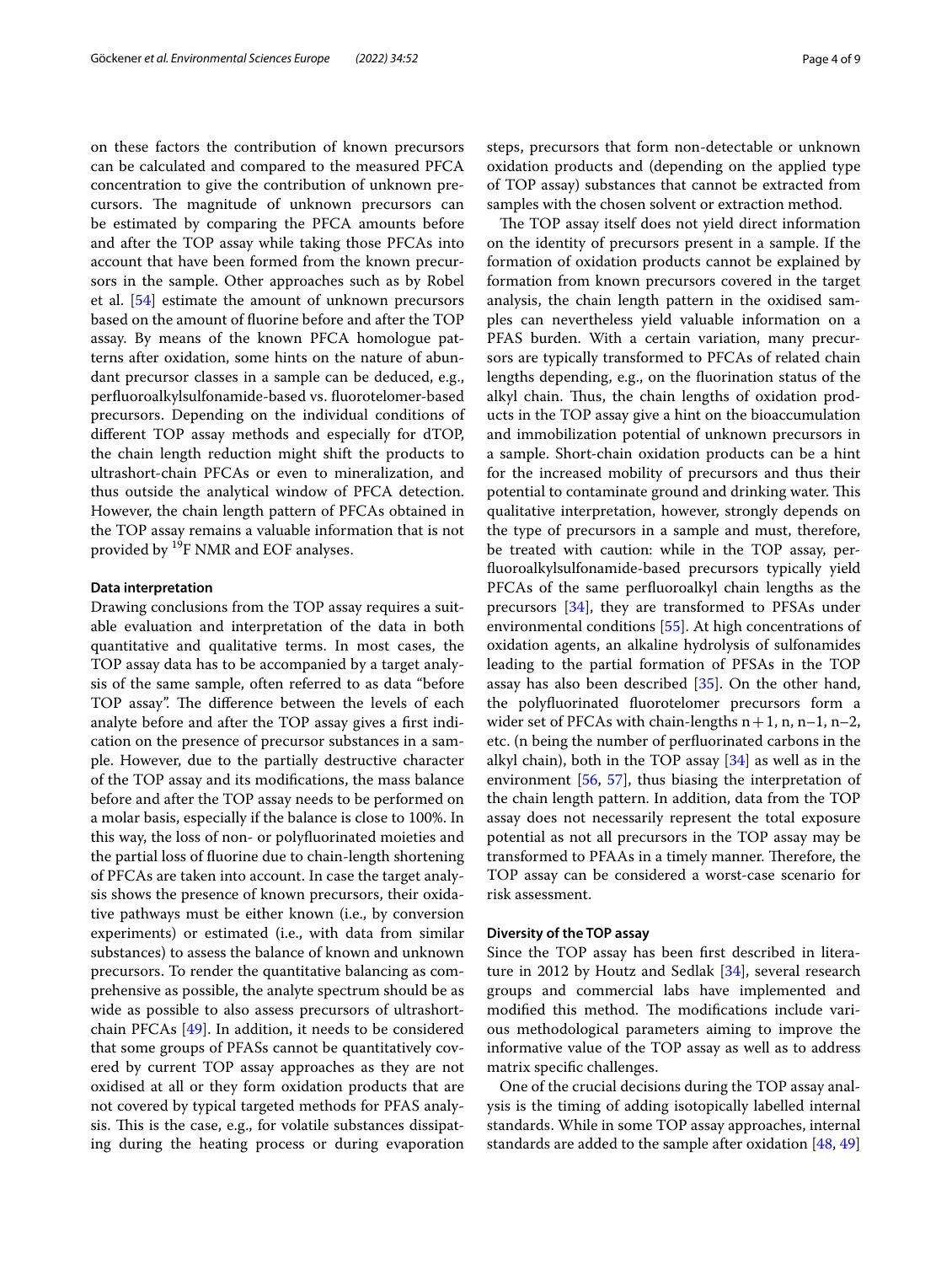other laboratories add internal standards before oxidation [\[52](#page-8-10)]. Pre-oxidation addition is only possible for stable PFAA internal standards and compensates for analyte losses due to surface sorption, distribution to the air– water interface or an erroneous degradation of analytes, e.g., due to too low pH values (pH <  $12$  [\[34\]](#page-7-22)) during the oxidation. In case of soil samples, the addition of internal standards should take place even before the extraction step. To reduce the risks of extraction losses or incomplete oxidation, modifed oxidation approaches include a pre-oxidation with hydrogen peroxide (so far only applied to biosolids) [[58\]](#page-8-16) or the dTOP assay. In the dTOP process, only a small amount of soil sample is directly oxidised with high amounts of oxidation reagent, since high amounts of organic matrix components consume signifcant amounts of oxidation reagent. A disadvantage of the dTOP assay towards other TOP assay approaches is the reduced sensitivity (due to the small amount of sample used) as well as a more destructive character with reduced molar yields [\[29](#page-7-19), [52\]](#page-8-10).

While Houtz et al. [[34](#page-7-22)] only included the analysis of PFCAs with chain lengths of C4 to C14, the spectrum of oxidation products has been expanded in other laboratories. For example, Janda et al. [\[49](#page-8-7)] included ultrashortchain PFCAs (C2 and C3) and PFSAs into the TOP assay analysis of soil samples and demonstrated the quantitative importance of ultrashort-chain PFCAs to the overall PFAS burden. Zhang et al. [\[51](#page-8-9)] investigated the fate of per- and polyfuoroalkyl ether acids (PFEAs) in the TOP assay and found that some of these emerging substances are degraded to shorter-chain PFEAs, such as perfuoromethoxypropionic acid (PFMOPrA) as an oxidation product of 4,8-dioxa-3*H*-perfuorononanoate (DONA). With the complexity within the group of PFASs and potential new PFASs to be launched in the future, the spectrum of oxidation products to be analysed also plays an important role for the comprehensiveness of the TOP assay.

## **Standardisation and quality control**

The performance of the TOP assay strongly depends on operational conditions and the matrices to be analysed. A standard protocol is urgently needed on international (ISO) or European level (CEN) to ensure comparability of results of diferent laboratories. To our knowledge, besides a standardization project of the German Institute for Standardisation (DIN) regarding aqueous soil leachates, so far there are no activities on this topic concerning soils. Round robin tests, interlaboratory comparison studies and systematic robustness studies as basis for a standard are equally scarce and often focus on aqueous matrices [[59\]](#page-8-17). Figure [2](#page-4-0) shows an example of a comparison between the results from fve laboratories (L1–L5) for a contaminated soil sample before and after TOP assay [BWPLUS project FluorTECH, unpublished results, 2021].

Before TOP assay, the mean concentrations  $(n=3)$  of the twelve PFAAs measured by the diferent laboratories are well comparable, suggesting sufficient similarity among the applied analysis methods. Only after the TOP assay, signifcant diferences in mean concentrations and variances occur due to inconsistent procedures

<span id="page-4-0"></span>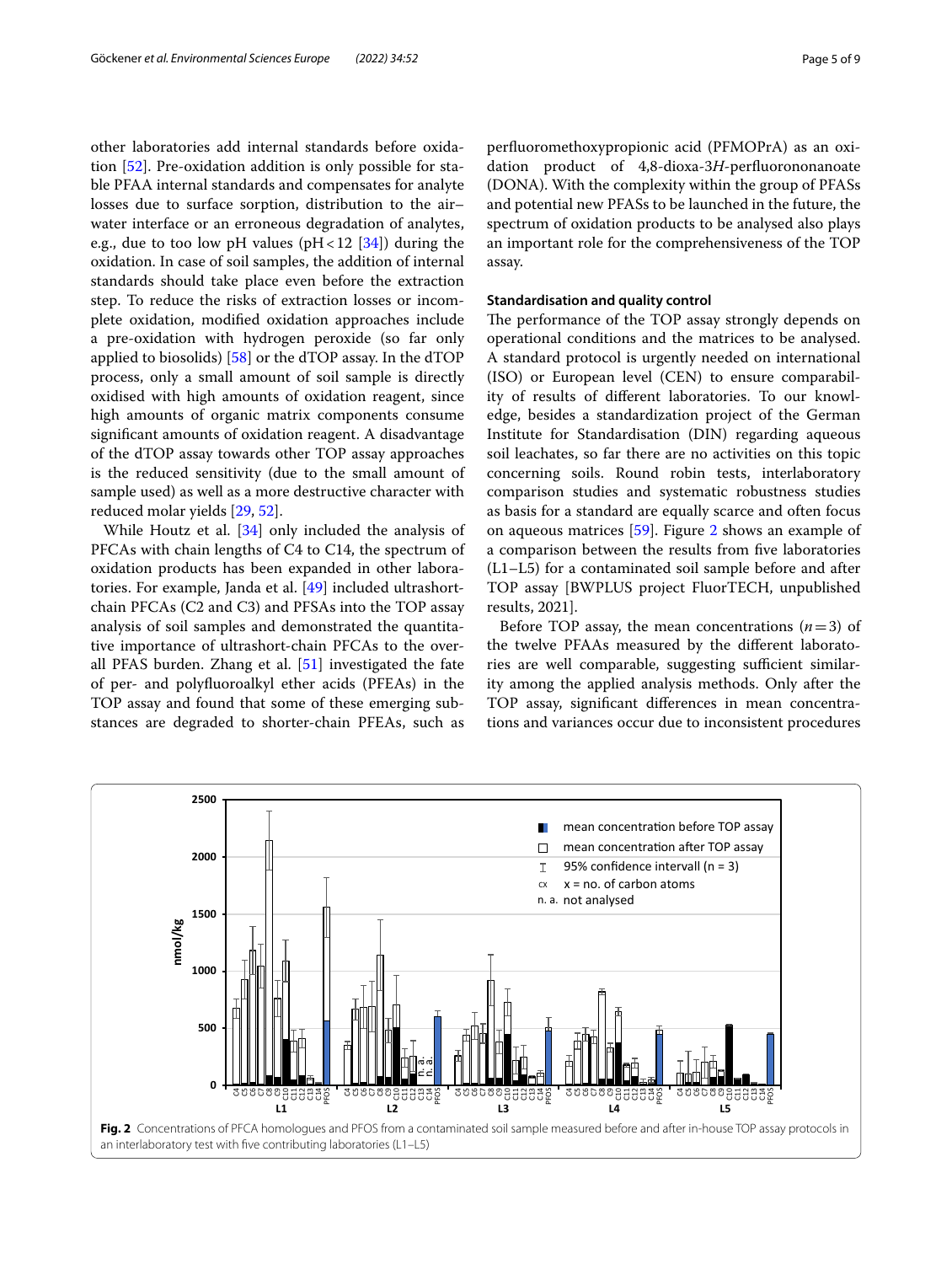among the laboratories (L). For example, although L2–L4 produced similar values, confdence intervals from the triplicates were notably smaller with L4 compared to L2 and L3. Moreover, L5 shows generally lower concentrations than all the other laboratories and L1 generally higher ones. The most pronounced procedural difference between L1 and the other laboratories is that L1 applied the dTOP assay, which also resulted in a signifcant increase of the PFOS concentration. The results of this interlaboratory comparison emphasise the need for further standardisation of diferent TOP assay approaches.

The standard procedure for soil should define the pretreatment of a sample (drying, sieving, extraction versus direct oxidation), the parameters of oxidation as discussed above, such as pH, reaction time, and number of oxidation cycles, the analysis of individual compounds, blank values, LOQ, recovery and use of isotopically labelled compounds. Using isotopically labelled standards during the oxidation step  $[60]$ , comparing original vs. diluted samples [\[61](#page-8-19)], and checking the absence of precursors after oxidation [[62\]](#page-8-20) are multiple ways of defning criteria for the oxidation performance. It is known that high levels of organic matter in biosolid samples interfere with the oxidation process and lead to an incomplete transformation of precursors [\[58](#page-8-16)] thus highlighting the need for quality control of the oxidation process. Isotopically labelled standards or selected precursors used for quality control of the oxidation process have to be carefully selected and urgently need to be standardised. Lars-son [[60\]](#page-8-18), e.g., used  ${}^{13}C_8$ -FOSA, which is transformed to <sup>13</sup>C<sub>8</sub>-PFOA and does not interfere with <sup>13</sup>C<sub>4</sub>-PFOA, as internal standard for quantifcation. Before using oxidation standards, the degradation products in the TOP assay should be identifed and potential overlaps should be excluded. The very limited availability of such internal precursor standards, however, currently poses a major challenge for this approach and should be addressed by producers of analytical PFAS standards. In this context, it also needs to be considered, that organic solvent used for spiking the internal standard might also interfere with the oxidation process, if it is not removed before. Plausibility checks should include that the sum of PFASs after oxidation is higher than or equal to the sum before. For interpretation and use of results, it is necessary to defne which measurement uncertainty is acceptable and fit for purpose, e.g., for evaluating the human risk, toxicologically derived limit values are compared to measured values.

# **Regulatory context**

In Germany, there are no binding limit values for PFASs in soil so far. However, in 2023, the amended Federal Soil Protection Ordinance will come into force regulating seven PFASs in soil. These are the substances for which sufficient data were available for derivation of human health risks. It is obvious that those seven substances do not represent the whole spectrum of PFASs in soil, as PFAS contamination in soil originates from various sources containing a variety of PFASs, e.g., fre-fghting trainings, soil amendment with sewage sludge, or airborne deposition. If soil has been contaminated with PFASs, authorities have to decide whether measures such as excavation of soil or remediation have to be undertaken. Moreover, in case of agricultural areas, it is important to decide whether soils are still usable for food production. Thus, it is important to be aware of the dimension of the contamination. Due of the variety of PFASs, this is difficult and challenging, because as described earlier only a limited number of PFASs can be covered with standard-analytics. The TOP assay is a versatile tool to get a more extensive view on an PFAS contamination, since its ability to show the presence of many precursors that are not yet covered by targeted analysis.

Thus, the top assay can indicate the PFAS reservoir in the soil and serve as a rough estimate of the time course with regard to the leaching behaviour. The presence of large precursor quantities can lead to a long-lasting supply of PFAAs through degradation processes, which can contaminate the groundwater in the long term. The TOP assay can also be used as an indicator for the success of regulations, because the sum of PFAS pollution in the environment should decrease when PFAS use decreases. Due to the low transformation rates and the low mobility of some PFAS, this must be considered as a long-term aspect.

Another aspect is, that precursors can reach soil via air deposition. This has led to detectable background contamination  $[63, 64]$  $[63, 64]$  $[63, 64]$  and can be of concern in the vicinity of fluorochemical plants  $[65, 66]$  $[65, 66]$  $[65, 66]$  $[65, 66]$ . The TOP assay can be a powerful tool to visualise the sum of airborne PFAS-emissions to soil, e.g., originating from industrial facilities.

In addition, the TOP assay indicates how well the target analysis describes the contamination. If the TOP assay indicates a high precursor load, a search for contamination sources should be carried out. This can provide valuable information on the actual substance spectrum, because diferent PFASs are used, e.g., in fre-fghting agents than, for example, in paper fnishing [[67\]](#page-8-25). Suspect screening or nontarget methods could then lead to further information on the precursors present in the soil and facilitate the handling of the contaminated soil. The search for the polluter could also be facilitated with this information. Thus, the extent of precursor substances may be helpful as a frst screening and may be further used for environmental forensics to identify the origin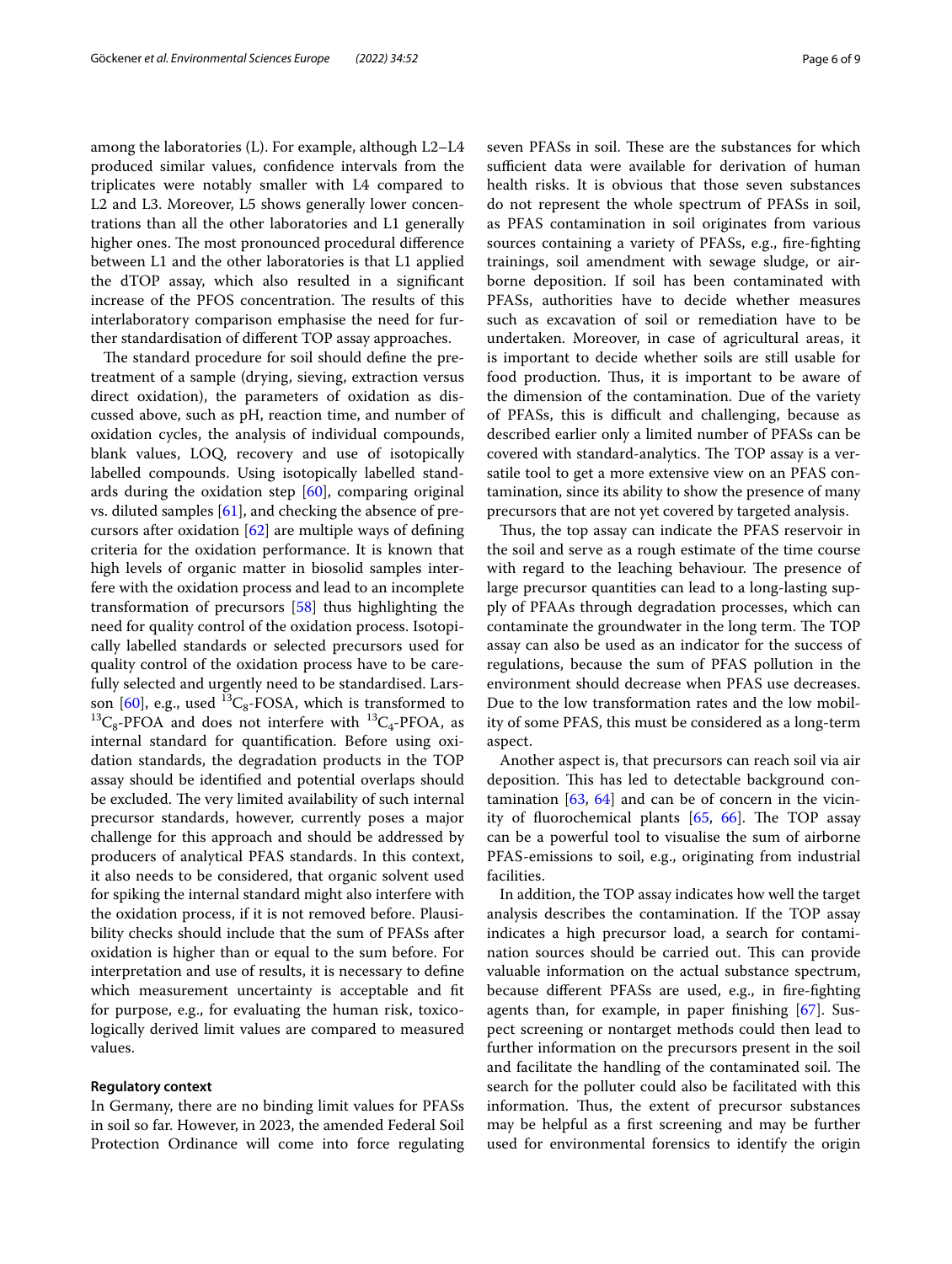of a contamination. However, the results received by the TOP assay have to be treated with caution. Because of the harsh oxidising procedure in the laboratory, diferent degradation processes may be possible in contrast to the conditions in the environment. Thus, a direct mapping of parent compounds (precursors) is not possible and a direct context to toxicological derivations is highly uncertain. Vice versa, the TOP assay cannot predict future groundwater contamination in a substance-specifc manner.

The degree of interpretation of TOP assay data is highly dependent on whether the data are used for research or regulatory purposes. In research, data from the TOP assay can yield valuable information about the contamination in a sample and suggest further analyses to better describe the contamination. For regulatory purposes, however, interpretation of the data must be considered with more caution as its implications might have significant impacts, e.g., on the usability of the analysed soil or the subsequent actions by authorities. If the TOP assay is implemented into regulatory processes, it is, therefore, highly important to scientifcally agree upon the possible interpretation of TOP assay data and the regulatory measures that can and should be derived thereof.

Despite the limits of the TOP assay for the analysis of soil samples, it is a helpful tool to get an overview of potential risks of the PFAS reservoir in soils groundwater pollution and pollution of food and feed with PFASs as a frst step.

## **Conclusions**

In the past years, a number of studies demonstrated that sum parameters are important tools to analytically keep up with the increasing complexity within the group of PFASs. In this commentary, we elaborated the benefts and drawbacks of the TOP assay for soil samples in comparison to other sum parameters, described the challenges and future needs as well as the opportunities of the TOP assay in a regulatory context. Although currently there is a set of diferent approaches compared to the original protocol, referred to as the TOP assay, there is no consistent method agreed upon yet. With the advantages and opportunities of the methods described above, there is a need (a) to internationally agree upon various parameters to yield a standardised and sound method, (b) to apply this standardised TOP assay in a regulatory context and (c) to conduct further research to better understand and optimise the TOP assay.

There is no currently available analytical method that can selectively cover the entirety of PFASs alone at a suffciently sensitive level and admittedly the true 'PFAS Total' burden can never be completely assessed. However, with a set of powerful analytical tools, including target analysis, chemical and spectrometric sum parameters, and non-target screening approaches, the complexity of PFASs can be described in an increasingly comprehensive mosaic manner by taking advantage of each applied tool. The TOP assay can and should play an important role in this endeavour.

#### **Abbreviations**

AOF: Adsorbable organic fluorine; CEN: European Committee for Standardisation; CIC: Combustion ion chromatography; DIN: German Institute for Standardisation (Deutsches Institut für Normung); DONA: 4,8-Dioxa-3*H*-per‑ fluorononanoate; dTOP: Direct total oxidisable precursor assay; EOF: Extractable organic fuorine; EU: European Union; ISO: International Organisation for Standardisation; LC–MS/MS: Liquid chromatography coupled to tandem mass spectrometry; LOQ: Limit of quantifcation; NMR: Nuclear magnetic resonance; OECD: Organisation for Economic Co-operation and Development; PFAAs: Perfuoroalkyl acids; PFASs: Per- and polyfuoroalkyl substances; PFCAs: Perfuorocarboxylic acids; PFEAs: Per- and polyfuoroalkyl ether acids; PFMOPrA: Perfuoromethoxypropionic acid; PFOA: Perfuorooctanoic acid; PFOS: Perfuorooctane sulfonic acid; PFSAs: Perfuorosulfonic acids; TOP: Total oxidisable precursor assay.

# **Acknowledgements**

Not applicable.

## **Author contributions**

BG coordinated the writing and submission of this manuscript. BG, FTL, LL, EG, HUD, NB, and ABE equally contributed to the writing of the diferent sections. FTL and LL added the results from the interlaboratory comparison study. NB managed the references used in this manuscript. All authors read and approved the submitted version of the manuscript.

#### **Funding**

The TZW researchers received funding from the Federal State of Baden-Württemberg (programme BWPLUS, project FluorTECH, grant agreement No BWPFC19007), the European Union's Horizon 2020 research and innovation programme (project ZeroPM, grant agreement No 101036756), and the LUBW TOP Assay Study (Landesanstalt für Umwelt Baden-Württemberg, contract No 4500807557/22). Eurofns leads the UBA project "Review of the robustness and implementation of a ring study for the quantifcation of Total Oxidizable Precursor (TOP-Assay) in soil eluates for the path soil-groundwater", FKZ: 3719 71 298 0.

#### **Availability of data and materials**

Data sharing is not applicable to this article as no data sets were generated or analysed during the current study. The detailed data from the interlaboratory comparison study presented here will be made publically available in the future.

## **Declarations**

#### **Ethics approval and consent to participate** Not applicable.

## **Consent for publication**

Not applicable.

#### **Competing interests**

The authors declare that they have no competing interests.

#### **Author details**

<sup>1</sup> Fraunhofer Institute for Molecular Biology and Applied Ecology IME, Auf dem Aberg 1, 57392 Schmallenberg, Germany. <sup>2</sup>TZW: DVGW-Technologiezentrum Wasser (German Water Centre), Karlsruher Straße 84, 76139 Karlsruhe, Germany. 3 Eurofns Umwelt West GmbH, Vorgebirgsstraße 20, 50398 Wesseling, Germany. <sup>4</sup>German Environment Agency (Umweltbundesamt), Wörlitzer Platz 1, 06844 Dessau‑Roßlau, Germany.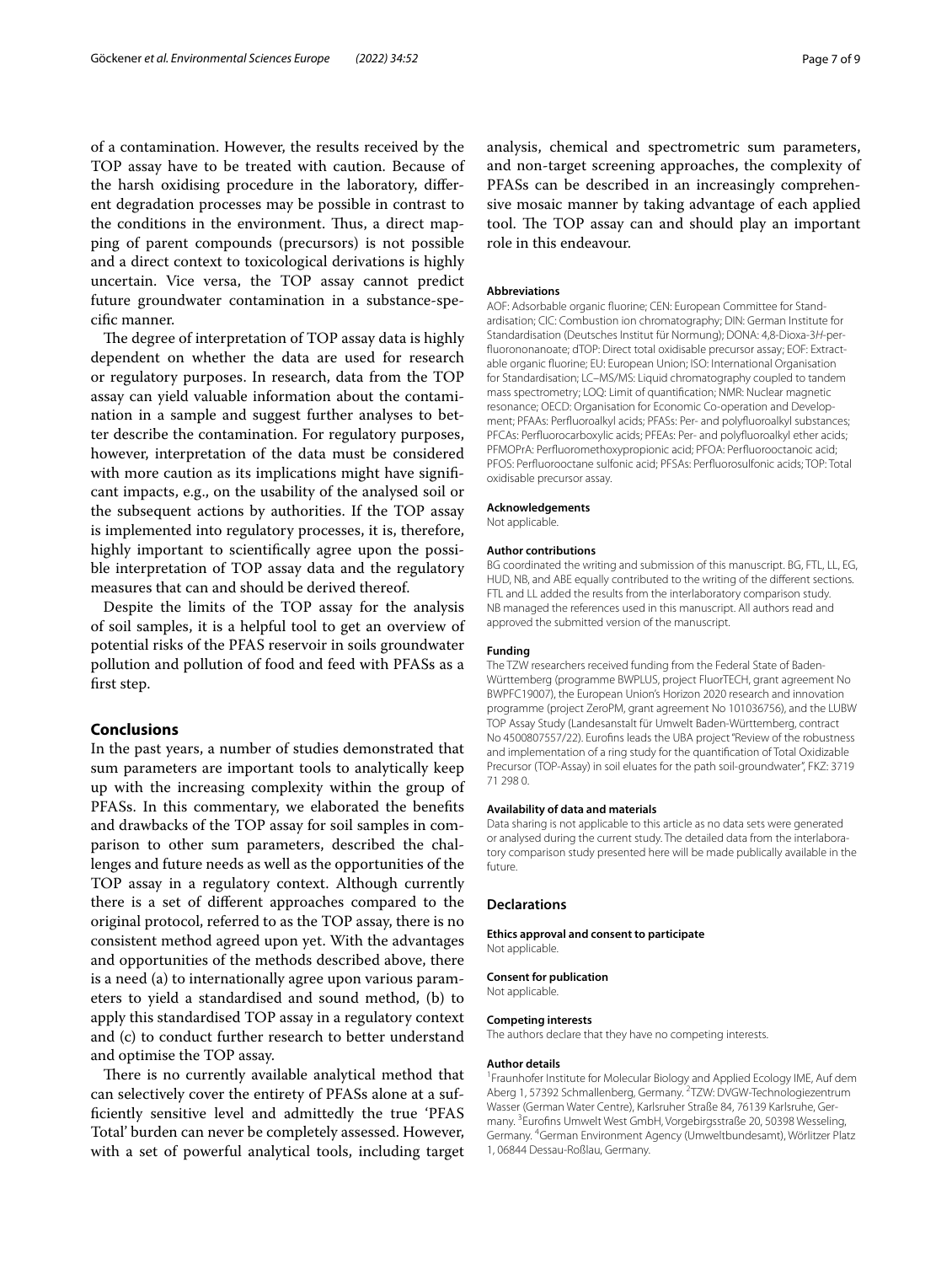Received: 8 March 2022 Accepted: 22 May 2022<br>Published online: 15 June 2022

#### **References**

- <span id="page-7-0"></span>1. Glüge J et al (2020) An overview of the uses of per- and polyfuoroalkyl substances (PFAS). Environ Sci Process Impacts 22(12):2345–2373
- <span id="page-7-1"></span>2. Agency for Toxic Substances and Disease Registry, Toxicological Profle for Perfuoroalkyls. 2021, U.S. Department of Health & Human Services: United States. p. 822.
- <span id="page-7-2"></span>3. EFSA (2020) (EFSA Panel on Contaminants in the Food Chain), Risk to human health related to the presence of perfuoroalkyl substances in food. EFSA J 18(9):e06223
- <span id="page-7-3"></span>4. Sinclair GM, Long SM, Jones OAH (2020) What are the efects of PFAS exposure at environmentally relevant concentrations? Chemosphere 258:127340
- <span id="page-7-4"></span>5. Cousins IT et al (2019) Why is high persistence alone a major cause of concern? Environ Sci Process Impacts 21(5):781–792
- <span id="page-7-5"></span>6. Eriksson U, Haglund P, Kärrman A (2017) Contribution of precursor compounds to the release of per- and polyfuoroalkyl substances (PFASs) from waste water treatment plants (WWTPs). J Environ Sci 61:80–90
- 7. Jin B et al (2020) In vivo generation of PFOA, PFOS, and other compounds from cationic and zwitterionic per- and polyfuoroalkyl substances in a terrestrial invertebrate (Lumbricus terrestris). Environ Sci Technol 54(12):7378–7387
- <span id="page-7-6"></span>8. ITRC (Interstate Technology & Regulatory Council) (2020) Environmental Fate and Transport for Per- and Polyfuoroalkyl Substances. 18.
- <span id="page-7-7"></span>9. OECD (Organisation for Economic Co-operation and Development), Toward a new comprehensive global database of per- and polyfluoroalkyl substances (PFASs): Summary report on updating the OECD 2007 list of per- and polyfuoroalkyl substances (PFASs), in OECD Series on Risk Management No. 39. 2018, OECD Publishing: Paris. p. 24.
- <span id="page-7-8"></span>10. Ateia M et al (2019) The overlooked short- and ultrashort-chain poly- and perfuorinated substances: a review. Chemosphere 220:866–882
- 11. Kaboré HA et al (2018) Worldwide drinking water occurrence and levels of newly-identifed perfuoroalkyl and polyfuoroalkyl substances. Sci Total Environ 616–617:1089–1100
- <span id="page-7-9"></span>12. KEMI (Swedish Chemicals Agency) (2015) Occurrence and use of highly fuorinated substances and alternatives-Report from a government assignment 2015 2015. [https://www.kemi.se/en/global/rapporter/2015/](https://www.kemi.se/en/global/rapporter/2015/report-7-15-occurrence-and-use-of-highly-fluorinated-substances-and-alternatives.pdf) [report-7-15-occurrence-and-use-of-highly-fuorinated-substances-and](https://www.kemi.se/en/global/rapporter/2015/report-7-15-occurrence-and-use-of-highly-fluorinated-substances-and-alternatives.pdf) [alternatives.pdf](https://www.kemi.se/en/global/rapporter/2015/report-7-15-occurrence-and-use-of-highly-fluorinated-substances-and-alternatives.pdf). (Accessed 21 June 2018)
- <span id="page-7-10"></span>13. UNEP (United Nations Environment Programme). Listing of perfluorooctane sulfonic acid, its salts and perfuorooctane sulfonyl fuoride. The new POPs under the Stockholm Convention 2009; SC-4/17: [http://chm.pops.](http://chm.pops.int/TheConvention/ThePOPs/TheNewPOPs/tabid/2511/Default.aspx) [int/TheConvention/ThePOPs/TheNewPOPs/tabid/2511/Default.aspx.](http://chm.pops.int/TheConvention/ThePOPs/TheNewPOPs/tabid/2511/Default.aspx) (Accessed 14 Sept 2021).
- 14. UNEP (United Nations Environment Programme). Listing of perfluorooctanoic acid (PFOA), its salts and PFOA-related compounds. The new POPs under the Stockholm Convention 2019; SC-9/12 [http://chm.pops.](http://chm.pops.int/TheConvention/ThePOPs/TheNewPOPs/tabid/2511/Default.aspx) [int/TheConvention/ThePOPs/TheNewPOPs/tabid/2511/Default.aspx.](http://chm.pops.int/TheConvention/ThePOPs/TheNewPOPs/tabid/2511/Default.aspx) (Accessed 14 Sept 2021).
- 15. EC (European Commission), Commission Regulation (EU) 2017/1000 of 13 June 2017 amending Annex XVII to Regulation (EC) No 1907/2006 of the European Parliament and of the Council concerning the Registration, Evaluation, Authorisation and Restriction of Chemicals (REACH) as regards perfuorooctanoic acid (PFOA), its salts and PFOA-related substances (Text with EEA relevance.), in Official Journal of the European Union. 2017, Publications Office of the European Union: Luxembourg. p. 14.
- 16. EC (European Commission) (2006), Directive 2006/122/EC of the European Parliament and of the Council of 12 December 2006, amending for the 30th time Council Directive 76/769/EEC on the approximation of the laws, regulations and administrative provisions of the Member States relating to restrictions on the marketing and use of certain dangerous substances and preparations (perfluorooctane sulfonates), in Official Journal of the European Communities. p. 32.
- <span id="page-7-11"></span>17. US EPA (2006) PFOA Stewardship Program. [https://www.epa.gov/asses](https://www.epa.gov/assessing-and-managing-chemicals-under-tsca/risk-management-and-polyfluoroalkyl-substances-pfass) [sing-and-managing-chemicals-under-tsca/risk-management-and-polyf](https://www.epa.gov/assessing-and-managing-chemicals-under-tsca/risk-management-and-polyfluoroalkyl-substances-pfass) [luoroalkyl-substances-pfass](https://www.epa.gov/assessing-and-managing-chemicals-under-tsca/risk-management-and-polyfluoroalkyl-substances-pfass).
- <span id="page-7-12"></span>18. Food Packaging Forum. News: Denmark to ban PFAS in paper & board in 2020. [https://www.foodpackagingforum.org/news/denmark-to-ban](https://www.foodpackagingforum.org/news/denmark-to-ban-pfas-in-paper-board-in-2020) [pfas-in-paper-board-in-2020](https://www.foodpackagingforum.org/news/denmark-to-ban-pfas-in-paper-board-in-2020). (Accessed 15 Sept 2021)
- <span id="page-7-13"></span>19. EC (European Commmission) (2020) Communication from the commission to the european parliament, the council, the european economic and social committee and the committee of the regions chemicals strategy for sustainability-Towards a Toxic-Free Environment. [https://ec.europa.eu/environment/pdf/chemicals/2020/10/Strategy.](https://ec.europa.eu/environment/pdf/chemicals/2020/10/Strategy.pdf) [pdf](https://ec.europa.eu/environment/pdf/chemicals/2020/10/Strategy.pdf).
- <span id="page-7-14"></span>20. Benskin JP et al (2012) Perfuoroalkyl acids in the atlantic and Canadian arctic oceans. Environ Sci Technol 46(11):5815–5823
- 21. Falk S et al (2019) Levels, accumulation patterns and retrospective trends of perfuoroalkyl acids (PFAAs) in terrestrial ecosystems over the last three decades. Environ Pollut 246:921–931
- 22. Zhang H et al (2018) Determination of perfuoroalkyl acid isomers in biosolids, biosolids-amended soils and plants using ultra-high performance liquid chromatography tandem mass spectrometry. J Chromatogr B 1072:25–33
- <span id="page-7-15"></span>23. Joerss H et al (2020) Per- and polyfuoroalkyl substances in Chinese and German river water–Point source- and country-specific fingerprints including unknown precursors. Environ Pollut 267:115567
- <span id="page-7-16"></span>24. Centers for Disease Control and Prevention, Fourth National Report on Human Exposure to Environmental Chemicals: Updated Tables, , in Volume One. 2019, U.S. Department of Health & Human Services: United States p. 866
- 25. Göckener B et al (2020) Human biomonitoring of per- and polyfluoroalkyl substances in German blood plasma samples from 1982 to 2019. Environm Int 145:106123
- 26. Glynn A et al (2020) Determinants of serum concentrations of perfuoroalkyl acids (PFAAs) in school children and the contribution of low-level PFAA-contaminated drinking water. Environ Sci Process Impacts 22(4):930–944
- <span id="page-7-17"></span>27. Zhang S et al (2019) Relationship between perfuorooctanoate and perfluorooctane sulfonate blood concentrations in the general population and routine drinking water exposure. Environ Int 126:54–60
- <span id="page-7-18"></span>28. Aro R et al (2021) Fluorine mass balance analysis of selected environmental samples from Norway. Chemosphere 283:131200
- <span id="page-7-19"></span>29. Göckener B et al (2021) Exploring unknown per- and polyfuoroalkyl substances in the German environment-the total oxidizable precursor assay as helpful tool in research and regulation. Sci Total Environ 782:146825
- <span id="page-7-20"></span>30. Lange FT, Körner B, Müller J, Entwicklung eines fluorspezifischen Gruppenparameters EOF für Boden und weitere Feststofmatrices. 2017, DVGW-Technologiezentrum Wasser: Karlsruhe. p. 58.
- 31. Nürenberg G et al (2018) Nachweis von polyfluorierten Alkylphosphatestern (PAP) und Perfluoroktansulfonamidoethanol-basierten Phosphatestern (SAmPAP) in Böden. Mitt Umweltchem Ökotox 24(2):28–32
- 32. Bugsel B et al (2022) LC-HRMS screening of per- and polyfuorinated alkyl substances (PFAS) in impregnated paper samples and contaminated soils. Anal Bioanal Chem 414(3):1217–1225
- <span id="page-7-21"></span>33. Sacher F et al., Optimierung der EOF-Analytik unter Berücksichtigung der Beiträge verschiedener Stoffklassen poly- und perfluorierter Verbindungen, in Forschungsbericht BWPLUS. 2019, DVGW-Technologiezentrum Wasser: Karlsruhe. p. 139.
- <span id="page-7-22"></span>34. Houtz EF, Sedlak DL (2012) Oxidative conversion as a means of detecting precursors to perfluoroalkyl acids in urban runoff. Environ Sci Technol 46(17):9342–9349
- <span id="page-7-23"></span>35. Liagkouridis I et al (2022) Combined use of total fuorine and oxidative fngerprinting for quantitative determination of side-chain fuorinated polymers in textiles. Environ Sci Technol Lett 9(1):30–36
- <span id="page-7-24"></span>36. Queensland Government, Operational Policy-Environmental Management of Firefighting Foam. 2016, Department of Environment and Heritage Protection: Australia. p. 16.
- <span id="page-7-25"></span>37. Umweltbundesamt, Remediation management for local and widespread PFAS contaminations. UBA TEXTE, 2020. 205/2020.
- <span id="page-7-26"></span>38. Ruyle BJ et al (2021) Isolating the AFFF signature in coastal watersheds using oxidizable PFAS precursors and unexplained organofluorine. Environ Sci Technol 55(6):3686–3695